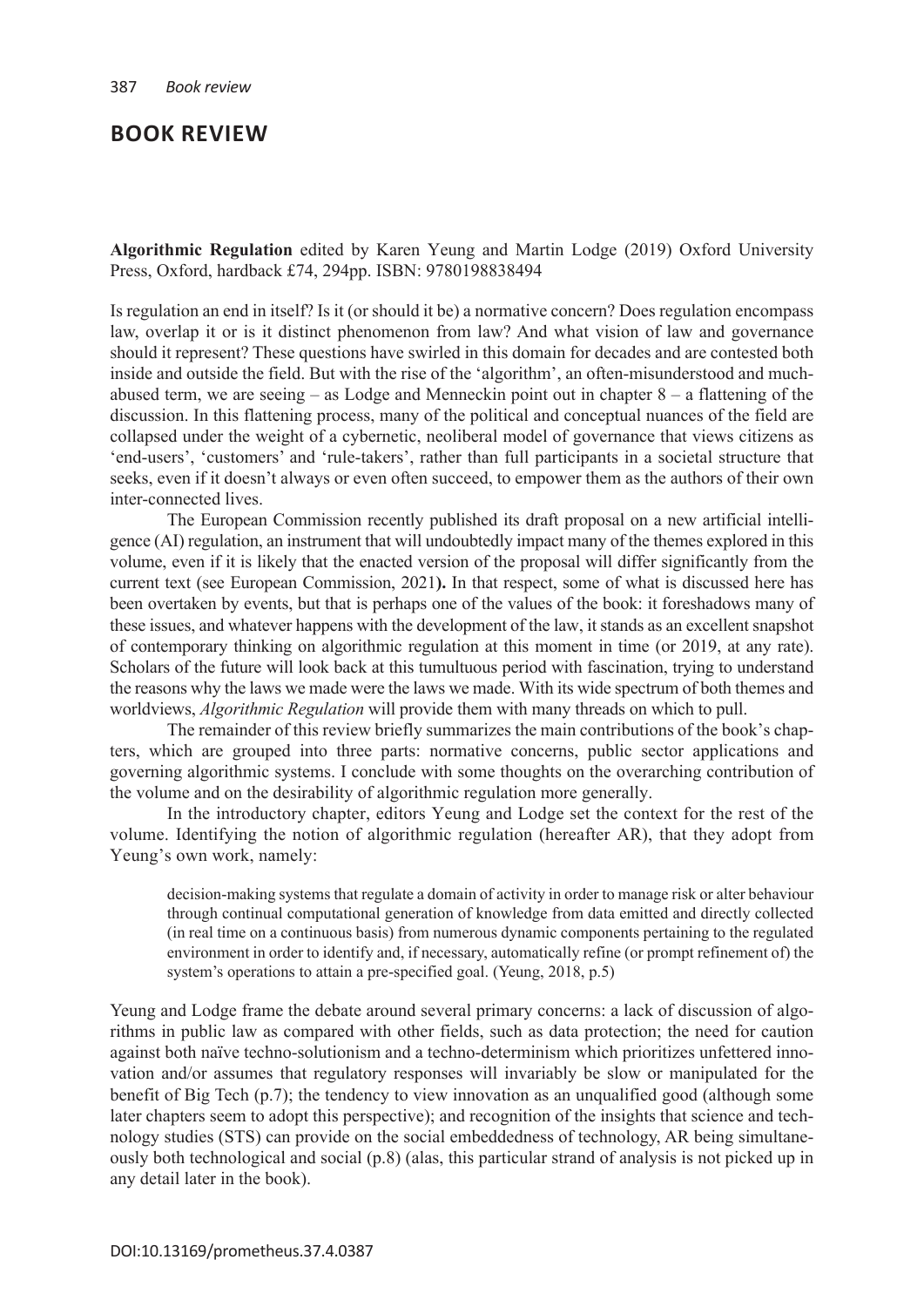As the authors identify, the deeper question is one of legitimacy, not of the effectiveness (however that might be measured, and according to whose perspective) of individual approaches or applications.1 Much AR is built around a particularly capitalist rationality that is assumed to be a given. It is not, and the question is what mechanisms of counter-balance allow for: are they part of the same logic or do they reflect the need to protect something more fundamental, a kind of metalogic of social ordering? Yeung and Lodge's concerns about the threats AR poses to the fundaments of liberal constitutional order, including fundamental rights, democracy and individual dignity and freedom, are crucial. Tackling these issues requires cross-disciplinary expertise from law, politics, applied philosophy, computer science, organizational sociology and public administration.

In the second chapter, Yeung asks a fundamental question: what is it that we are concerned with when we worry about decision by machine? (p.21). She characterizes concerns about AR along three dimensions: (i) the decision-making process, (ii) the outcome or outputs of that process and (iii) the predictive personalization of services, each of which has implications at the individual, group and societal level. This provides a useful matrix for structuring analyses of AR, and for identifying areas that have received comparatively little attention so far.

The question of process legitimacy is an important one, with a rich background in public law literature. The concern is not just that the outcome is in some sense good, but that it is arrived at in a way that both respects the governing ideals of society, and also reflexively sustains systems and institutions of governance so that citizens can have faith in them. Process-based concerns identified by Yeung include the lack of an identifiable human responsible for the decision; a lack of participation in the algorithmic decision-making process or the ability to contest its outcomes; the use of unlawful or discriminatory variables in AR systems; the lack of reason-giving (as opposed to merely explanation); and, perhaps most viscerally, the dehumanization of those affected by the decisions being made.<sup>2</sup>

Taken together, these process concerns demonstrate a normative concept of regulation that is closer to legality and the rule of law, with the commitments to equal respect and checks and balances that these represent; indeed, the chapter later highlights the threats posed to these by prediction and personalization. Yeung highlights, for example, the question of dignity and the importance of protecting the individual's ability to make moral choices (pp.30–1), which she in turn connects to the important theme of communication as a constitutive element of social relations. Without recognition of situated experience, which includes ensuring that those affected feel listened to and have meaning attributed to their experiences, the notion of regulation quickly devolves into an instrumental mechanism of control, the veil of technocratic objectivity obscuring a very particular (and ideological) view of how society ought to be structured and governed.

The analysis does not end with the process, however; results are important too. Here Yeung considers erroneous and inaccurate decisions, biased and discriminatory decisions that are unjust and the ethical concerns that surround the use of algorithmic systems that mimic humans unbeknownst to those who are interacting with them.

The third pillar of Yeung's framework is prediction and personalization. What does it mean for an AR system to optimize its performance against some goal, chosen according to the (commercial) logic of its designer, when the effects of that optimization have a direct impact on the action possibilities of the citizen? This is not simply nudged according to the ostensibly benign creed of libertarian paternalism: it is hyper-nudged into conforming with an expectation that might bear little resemblance to any notion of self-actualization, moral contemplation or practice of social solidarity (pp.34–7). The results of recent Faustian bargains struck between political parties and large social

<sup>1</sup> This is the focus of my own work on 'digisprudence', in which I argue that architectural design must be made tractable to the law if it is to be deemed acceptable in a democracy, and that processes of technology production can be mobilized in service of this goal (see Diver, 2022).

<sup>2</sup> Consider, e.g., the Post Office Horizon scandal, a 20-year miscarriage of justice caused by the erroneous outputs of computational systems (see BBC News, 2021).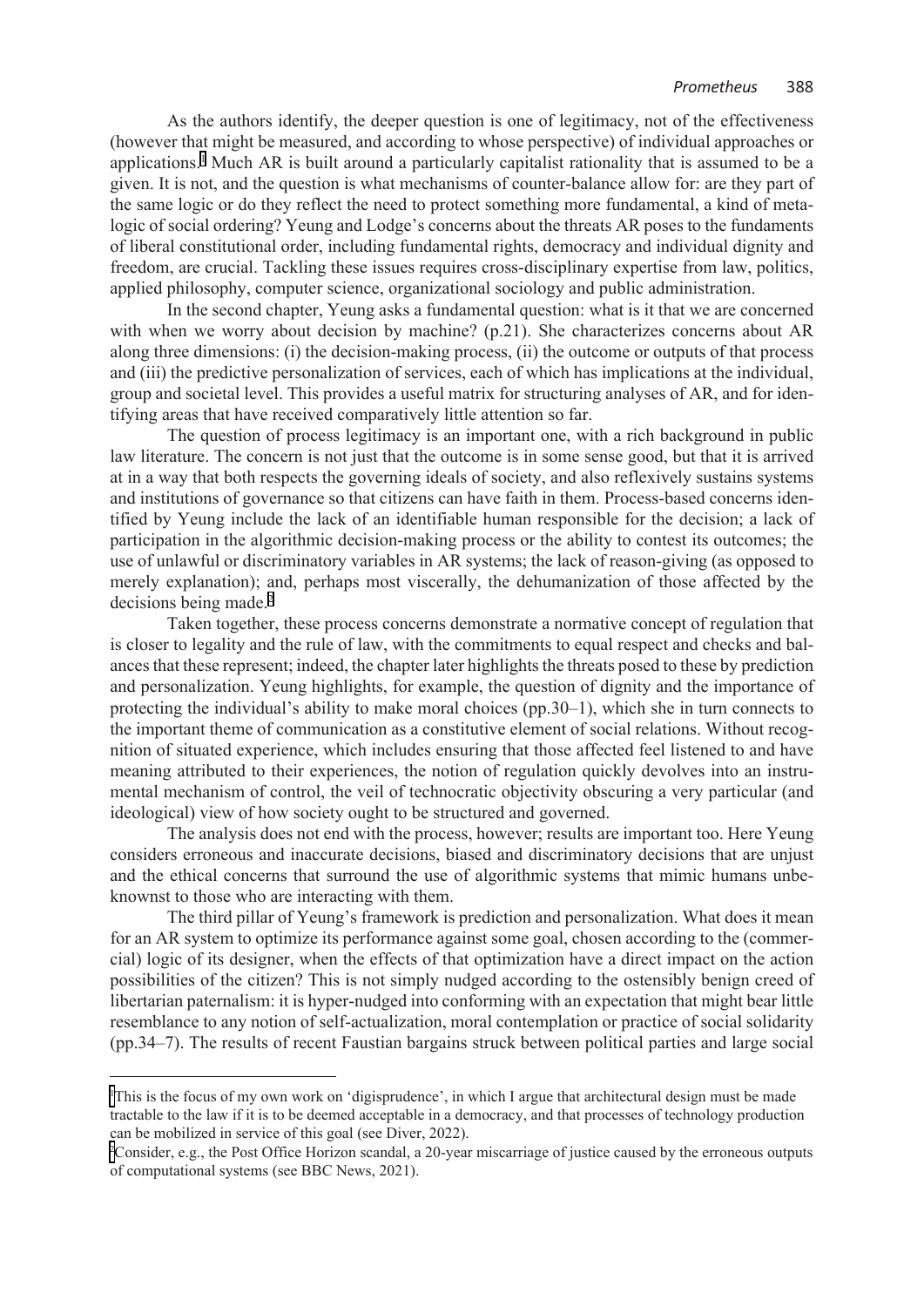media platforms would seem to confirm the role of AR in various high-profile political maladies that have struck over the past few years (see Geoghegan, 2020).

Where to go from here? Yeung suggests framing ethical concerns in the legal language of justice – rights, wrongs and harms – the law being, of course, an enforceable mechanism that might just have the teeth to address the 'chronic asymmetry of power between those who design, own, and implement these algorithmic decision-making systems . . . and the individuals whose lives they affect' (p.38). Yeung discusses the deficiencies of relying on the contested notion of risk, rather than concretely specified rights and wrongs – of and to individuals, groups and society as a whole – that can in turn assist in the legal attribution of responsibility and all the reflexive consequences this entails. Yeung's analysis does a real service to the discourse on regulation by retaining focus on the harms that are deleterious to the kinds of society we want to build and maintain, in contrast to analyses more commonly built around detached, technocratic notions of risk that fail to recognize the need to identify and sustain a normative conception of what governance for the social good should look like.

Chapter 3 takes a welcome excursion into the research designs of AR systems. Scantamburlo *et al*. argue that decision-makers must internalize and apply normative principles of justice, lawfulness and the protection of rights. They are somewhat equivocal, however, in their suggestion that 'there is thus no guarantee that intelligent algorithms will necessarily internalize accurately, or apply effectively, the relevant normative principles' (p.51). Even to couch this as an aim is to invite the possibility that they ever could internalize and apply anything normative, which I think is a dangerous path to follow. Nevertheless, the argument that legitimate AR requires critical assessment of the 'interplay of key technical and normative concepts' is an important one, highlighting the need to develop an internal perspective on the technology that considers its production and not simply its effects once it is operating in the world. Following a useful summary of machine learning technology, and an eye-opening analysis of the research design of HART (the infamous tool used by Durham police to make custody decisions), the authors conclude by suggesting four normative benchmarks for automated decision-making (ADM): (i) prediction accuracy, (ii) fairness and equality, (iii) transparency and accountability and (iv) informational privacy and freedom of expression. The claim made that high accuracy alone is normatively insufficient is welcome, particularly given the tendency of AI marketers to tout their systems' accuracy as the only relevant measure of value. Is it possible, however, to design in the authors' other benchmarks, without 'computationalising', and thus changing, their fundamental character? On the one hand, the authors suggest that the increased use of ADM is inevitable (p.75), but simultaneously they argue that it is essential that such systems 'are made remain (*sic*) capable of incorporating and acting upon appropriate normative principles and obligations' (p.76). If the latter turns out not to be possible, what should our response be? Eventually we will have to grapple with the notion that we should simply outlaw systems that fail to meet such benchmarks. Indeed, this may be on the horizon: see the prohibited and 'high risk' classes of AI application in the Commission's proposed AI regulation (European Commission, 2021, articles 5 and 6).

Criado and Such's chapter considers the challenges inherent in forcing real-world square pegs into algorithmic round holes. First, they set out forms of discrimination recognized in law (direct discrimination, including explicit/implicit and intentional/unintentional distinctions, and indirect discrimination, or disparate impact), before considering how these manifest in the ontological characteristics of AR systems. Like other software, models seek unambiguous specifications of realworld phenomena, but are incapable of representing socially constructed features that are not susceptible to such reduction, such as what makes a job candidate good or bad. As the authors note, proxies and data biases can be reflexively magnified by reinforcement learning, while there are monetary incentives to crowbar expensive machine learning (ML) models into areas that were not considered in their research design and training. Indeed, to the old adage 'all models are wrong, but some are useful' might be added 'and some might even be harmful'. In that vein, the authors highlight the importance of importing legal definitions of harmful discrimination into the world of AR. But definitions alone are not enough for legality, and the chapter's argument in favour of developing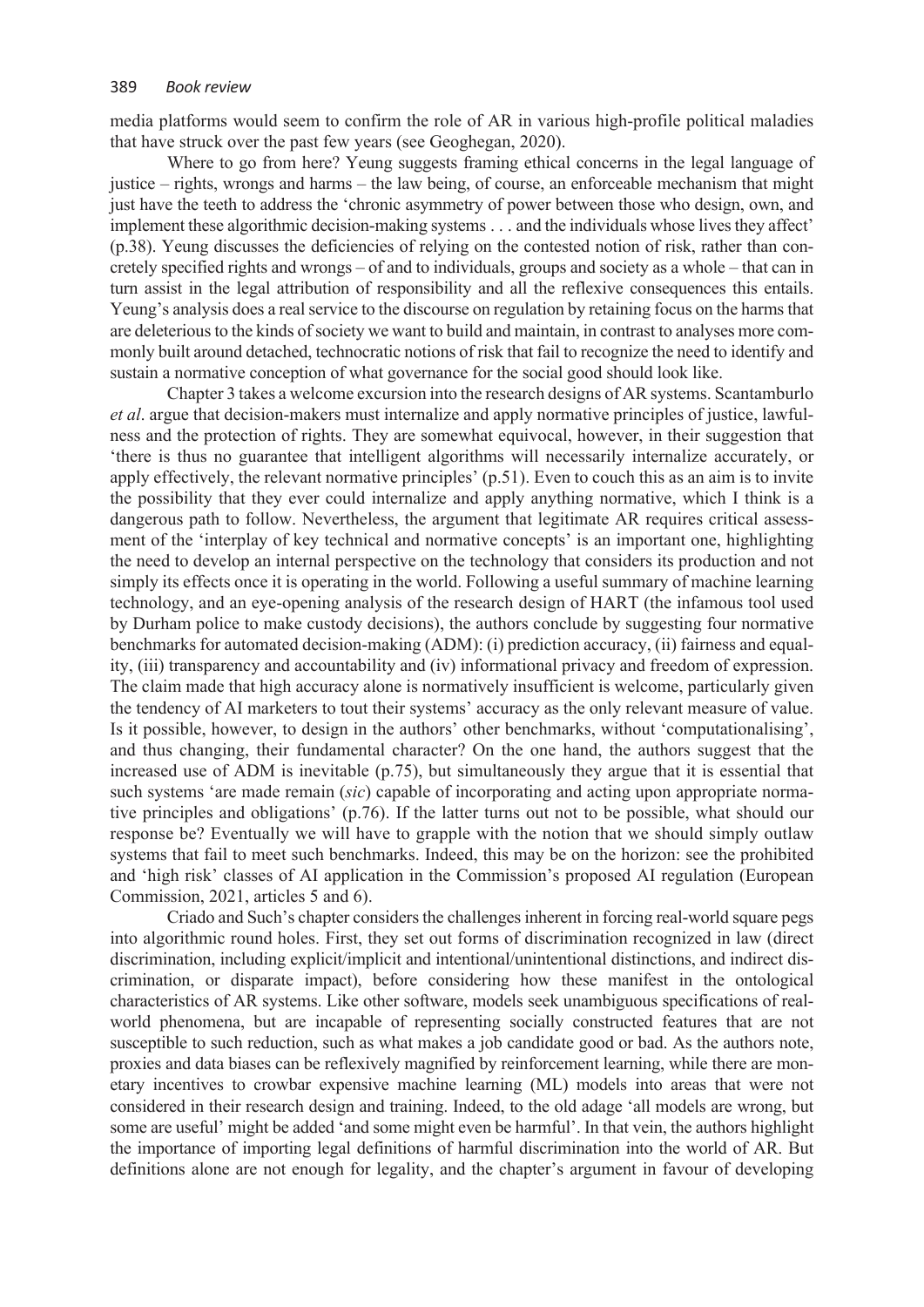automated methods risks collapsing the processes of law into merely a question of requirements specification and box-ticking. This concern aside, the chapter provides a valuable review of the literature on algorithmic discrimination, and highlights the importance of engagement between law and ML research design.

Danaher's chapter reflects his familiar analytic style in considering the numerous ways AR systems inveigle their way into the everyday fabric of our existence. His appreciation of the profoundly normative role of socio-technical artefacts as more than simply tools is valuable in this area, *pace* the Silicon Valley 'tech bros' whose dissembling use of that word obscures how their commercial interests are deeply implicated in the design of the products they make 'freely' available. In that vein, the central question for the chapter is the effect of AR on autonomy. He adopts Raz's definition of the latter, which requires that individuals have (i) the rationality and ability needed to plan actions in service of achieving specified goals, (ii) an adequate range of choices and (iii) freedom from coercion and manipulation in making these choices. Danaher considers AR's impact to lie more on the second and third conditions through the limitation of our 'choice architecture' in ways that reflect commercial expediency rather than our preferred self-concept (p.106). Interestingly, he adopts the lens of neo-republication theory and the idea of non-domination as a requirement of autonomy, noting the ability of algorithms to micro-dominate our lives (pp.108–9). But is this more a question of degree than of kind? Danaher's position is somewhat ambivalent; he notes that while the 'scope, scape, and speed' of AR are novel, it is not possible yet to tell what the global effects will be (p.112). So, too, are his prescriptions ambivalent, on the one hand suggesting that individuals have the 'ultimate power to accept or reject the influence of these algorithmic tools' (p.113) (this may be true of the author, but is it true of everyone else?) while on the other acknowledging that individuals may need help to resist AR built by companies 'deeply committed to practices that are, shall we say, not always respectful of autonomy' (p.113). Closing appeals to Frischmann and Selinger's 'right to be off'' (Frischmann and Selinger, 2018) and to the notion of a legal right to attention protection are welcome. I'm not sure, however, that Danaher's centring of autonomy, or at least a notion of it that relies so heavily on rationality, is ultimately an equitable basis for protecting individuals against algorithmic overreach.

With the chapter from Veale and Brass, the volume shifts to consider the role of AR in managing and delivering public services. They posit three levels of analysis and evaluation – macro, meso, and street level  $(p.122)$  – and contrast automation of decision-making with its augmentation, noting the difficulties that arise from assuming a task to be rote, with its resulting formalization in an AR design inevitably crystallizing one of many possible interpretations of how it should be performed. Connecting back to normative themes discussed earlier in the volume, the authors note the necessity of judgement in provision of public services that seek to be distributed equitably and effectively (p.124), which in turn requires not simply explanation of a decision, but its justification according to some overarching philosophy of provision (p.131). At the macro governmental level, coordination is needed across bodies involved in public sector AR to provide codes of best practice, stronger rights (such as those in the General Data Protection Regulation, GDPR) that can provide enforceable legal mechanisms for protection and redress, and public research centres that can ensure governmental technology strategy is properly informed and self-directing rather than led by the whim of Big Tech. The meso level targets the interplay between policy and implementation, where a balance must be struck between ministerial and civil service pronouncements of policy and their translation into the design of an AR system. Methods for achieving this include version control, testing and internal and external peer review (p.134), although the authors make the important point that these must not substitute a technical standard of effectiveness for a normative one: 'even when a model seems to "work", it may not "work" for everyone' (p.134). On the micro (street) level, tensions arise between ADM and the decisions of frontline bureaucrats at point of delivery. Ultimately, the questions raised by these various dimensions highlight the need for cross-disciplinary research across public administration, computer science, sociology, law and anthropology.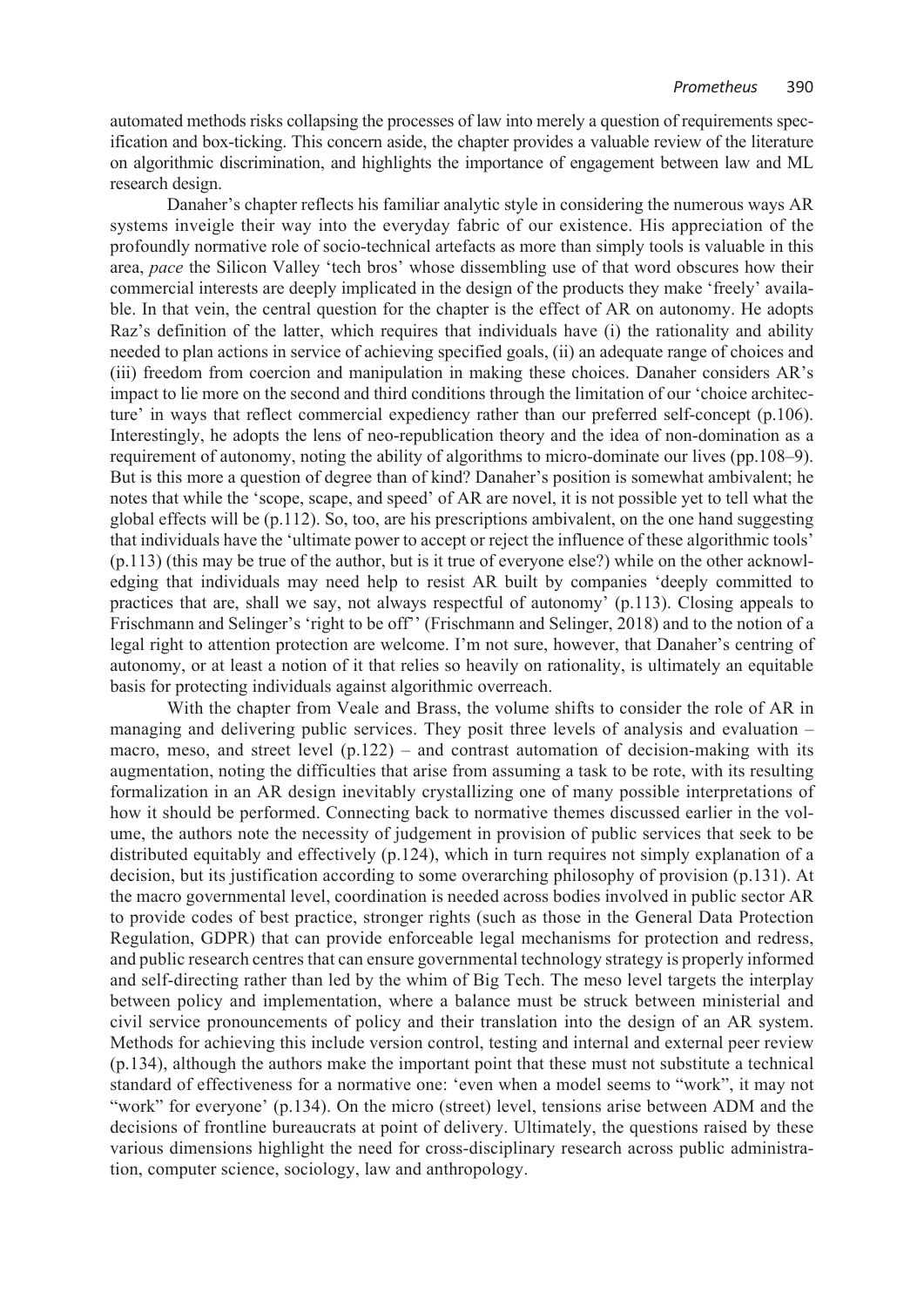## 391 *Book review*

Griffiths's analysis is built around case studies of two failed public sector AR approaches: the prediction of National Health Service (NHS) inspection outcomes by the Care Quality Commission in England and Wales, and the prediction of the outcomes of reviews of higher education institutions by the Quality Assurance Agency. Griffiths's exposition of the controversies around these two systems, including details of their design, is an excellent warning to those who believe complex social institutions can be modelled using contemporary machine learning approaches. This is something he implicitly acknowledges when he suggests that 'judgements of care quality are subjective, intangible, and difficult to capture by indicators alone' (p.162). One might assume this should disqualify many AR applications from the outset. Griffiths seeks nevertheless to identify several normative requirements that might legitimate the use of AR. As articulated, these seem to me to hole AR below the waterline, at least in the contexts identified in the chapter: Griffiths argues that data must be 'timely, robust, granular in terms of the unit being assessed (e.g., a hospital ward or department rather than a collection of hospitals)' (p.171), but what are the assumptions inherent in identifying the 'correct' level of granularity? Furthermore, data must be simultaneously 'not too specific (e.g., the budget shortfall or surplus of a hospital, rather than spending on a specific type of catheter)' and 'of sufficient volume so that an effective model can be developed based on the underlying patterns in the data set' (p.171). How can we balance the inductive and contingent nature of ML's *ex post* pattern recognition with *ex ante* judgements of granularity and specificity that necessarily consider context at the point of assessment? The latter form of judgement is surely central to the exercise of effective public administration. It seems that, in the end, the sheer number of hurdles that Griffiths suggests an AR system would need to clear for its design to be acceptable points clearly toward the elephant in the AR room, namely the conclusion that such systems should not be employed for such purposes at all lest their precariously assembled designs produce much more uncertainty than they take away.

Lodge and Mennicken's chapter demonstrates a sensitivity to this more fundamental question. Their analysis identifies how the push for AR has flattened an otherwise multi-dimensional and contested discourse on the nature and purposes of regulation. The authors describe several problematic and inter-related concerns: first, discussions about AR tend to obscure different views about the nature and purpose of regulation (indeed, this can be detected throughout this volume); second, AR transforms existing practices in ways that are not immediately apparent; third, AR creates new, additional administrative problems that are distinctive to the new paradigm; and lastly, AR highlights the fundamental question, who will regulate the regulators? (p.180). The presumption of a shared worldview obscures important questions of political priorities – what they are, who holds them and why – which, in turn, leads to the presumption that control by an objective, cybernetic AR is self-evidently worth pursuing (pp.181–5).

Following an excursion into the epistemology of algorithms, including data quality, bias and the vexed question of what indicators actually denote success, the authors turn to the important issue of meta-regulation. They identify four primary means of achieving this (pp.195–6): first, centralized oversight can develop standards which might include algorithm auditing and internal testing; second, the defining of procedures for dealing with bias through de-discrimination, coupled with explanations that can facilitate external scrutiny; third, the prescription of maximum transparency on operations of algorithmic regulation to facilitate scrutiny and indeed competition; and fourthly, reliance on disciplinary standards, where designers of algorithms are subject to fiduciary duties akin to those in such professions as law and accountancy.

In the end, the fundamental question is one of legitimacy, and the compatibility of AR with the constitutional order. Can a balance be struck between the need for contestability that this entails, and the notional benefits of AR? A potential Catch-22 arises: contestability requires transparency, but transparency might allow the system to be gamed (p.197). As the authors note, AR in general lacks 'enhanced ethics, sustained oversight, and appropriate legal frameworks to establish procedural standards and prescribe degrees of scrutiny' (p.197). It might be that ultimately machine learning algorithms are not the best, a good or even valid medium through which to achieve the aims of public administration in a constitutional democracy.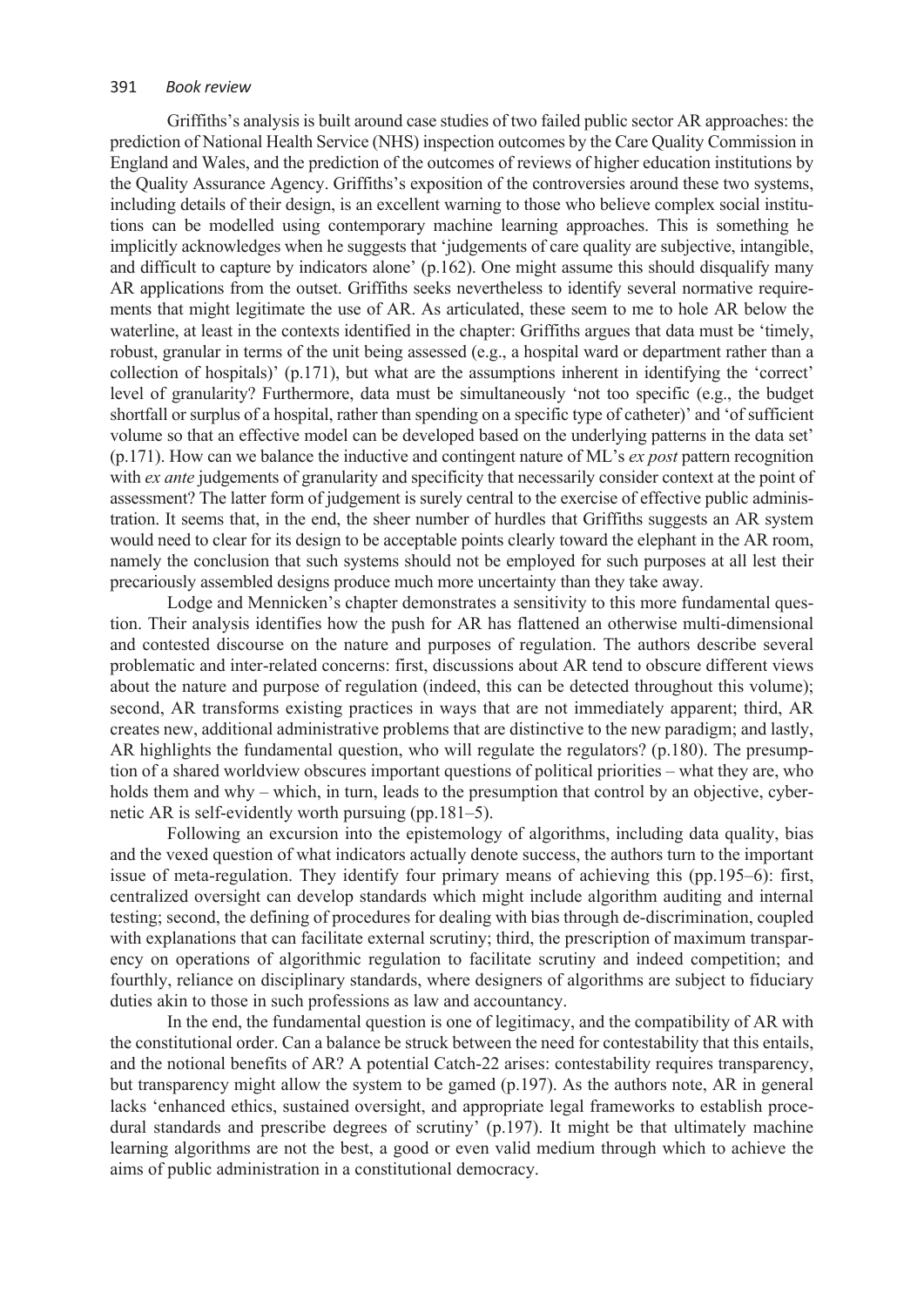Andrews's chapter opens the final part of the book, 'Governing algorithmic systems', by identifying two primary concerns: first, how does the use of AR by government and enterprise undermine existing laws; and second, to what extent is there a risk of human intelligence being undermined, or controlled, by intelligent machines? As Andrews rightly asserts, the question of whether and how democratic governments can exercise power is central in these debates (p.204), particularly when contrasted with the size and power of Big Tech firms, some of which have themselves been compared with sovereign states in recent years. Andrews argues that governance readiness requires states to have discursive power – the ability to frame the debate, and to influence both cognitive and normative views – but that this has been ceded in recent years to Big Tech (p.206). Governments have, however, a unique ability to legitimize their positions by convening relevant parties in the development of policy (experts, think tanks, professional bodies). They must use this capacity to redress the informational imbalance with technology firms which have direct access to whatever is state-of-the-art (p.209). Deliberative and representative democracy requires nothing less.

The penultimate chapter, by Lohr *et al.,* takes a somewhat instrumental view of law, one that clings to the utilitarian and market-driven assumptions of much AR and of law and economics discourse (and so highlights the range of perspectives reflected, both explicitly and implicitly, in *Algorithmic Regulation*). The authors propose a four-layer approach to conceptualizing AR: first, dealing with the risks and benefits of AR using existing legal mechanisms, and especially contract; second, using corporate governance to control AI systems; third, developing sector-specific laws to regulate risks in particular sectors, such as banking and autonomous vehicles; and fourth, grappling with 'more diffuse horizontal harms to society' by means of 'a light-touch regulatory framework' (pp.224–5). Diffuse harms are those that 'sector-specific regulators would not be in a position to detect and regulate' (p.225). This is a troubling position. One might think that harms of this kind – undetectable by those with narrow domain expertise, but nevertheless significant enough to affect society more broadly – might be appropriate targets for the opposite approach, one based around precaution and greater regulation, at least initially while the nature and reflexive effects of the harm are being identified and made sense of. Later in the chapter, the authors consider the role that contracts can play in moderating AI risk, discussing the intellectual property value of a trained model, attribution of liability where AR outputs cause harm, auditing the provenance of a model in vertical supply chains, as well as using contractual provisions to ensure compliance with regulatory instruments, such as the GDPR (pp.234–9). The authors also highlight the requirements implied by corporate boards' fiduciary duties of care and diligence, and the bearing these might have on any decision to employ AR (p.240).

The chapter concludes with some further comments on the limits of omnibus AI regulation – 'a general AI regulator would be ill-equipped to conduct risk analyses for the different kinds of AI applications that could potentially cause harm' (p.243) – and the issue of diffuse AI harms. For the latter, the authors suggest that key performance indicators for measuring societal harms be developed, akin to the approach suggested by the European Commission in relation to online disinformation. Contrary to the authors' preference for sector-specific regimes, it remains to be seen whether it will be possible to detect such diffuse harms without some form of omnibus regulator that has the resources, expertise and high-level cross-domain perspective necessary to analyse all potentially relevant areas of concern. This debate may in the end be moot, given the provisions in the EU's newly minted AI regulation for national supervisory authorities and a European artificial intelligence board (see European Commission, 2021, articles 30 and 56).

In the final chapter of the volume, Bygrave picks up his own 2001 analysis of the 1995 Data Protection Directive's provisions on automated profiling, comparing them with the equivalent regime in the GDPR. While the former made few waves in the courts, the latter is likely to have much greater impact, says Bygrave, not least because of confusion around its drafting.<sup>3</sup> Bygrave applauds the focus in the GDPR on data protection by design, but laments the provisions' lack of clarity for those

[<sup>3</sup>](#page-6-0) Does the term 'including' in article 22 mean involving or as well as? The difference is significant. Similarly, does article 22(1) define a general prohibition, or a specific right that the data subject must invoke?